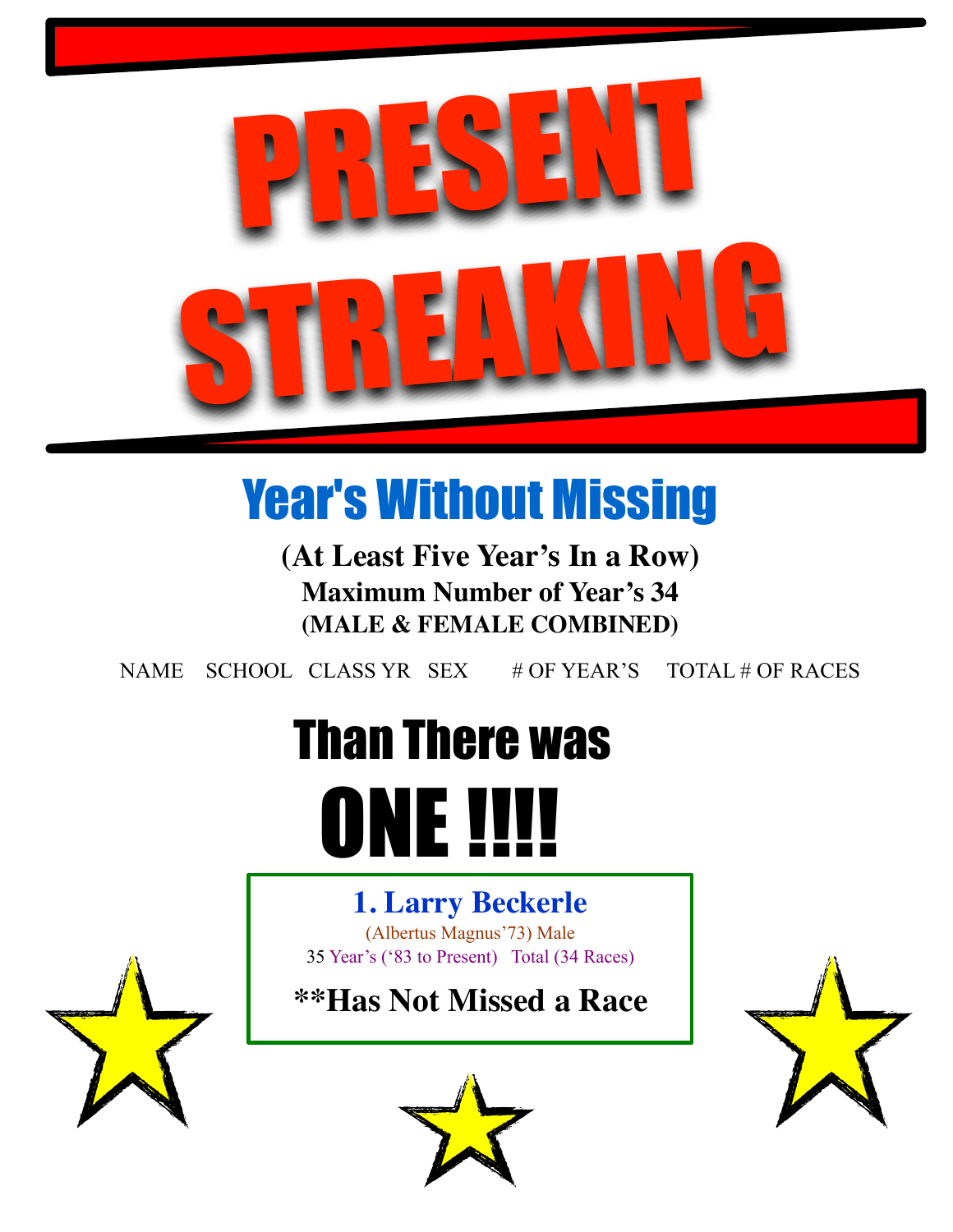# **34 Year's**

2. **Susan Gulla-Lance** (Pearl River '83) Female 33 Year's ('84 to Present) Total (34 Races) **\*\*Missed Only One Race** 

# **30 Year's**

3. **Jamie Kempton**

 (Albertus Magnus '76) Male 29 Year's ('88 to Present) Total (34 Races) **\*\* Missed Only One Race** 

# **28 Year's**

#### 4. **Keith Reilly**

 (Pearl River '90) Male 27 Year's ('90 to Present) Total (28 Races)  **\*\*Has Not Missed Since Graduation** 

# **27 Year's**

#### 5. **Ray Sussman**

 (Pearl River '81) Male 26 Year's ('91 to Present) Total (32 Races)

# **25 Year's**

6. **Jason Friedman** (Clarkstown North '93) Male 24Years ('93 to Present) Total (25 Races)  **\*\*Has Not Missed Since Graduation** 

# **24 Year's**

#### 7. **Ken Gerber**

 (Clarkstown South '92) Male 23 Year's ('94 to Present) Total (25 Races)

# **23 Year's**

#### **Kevin Chanowsky**

 (Monroe Woodbury, N.Y. '94) Male 22 Year's ('95 to Present) Total (23 Races)

# **21 Year's**

8. **Ross Stephens** (Arlington, N.Y. '94) Male 20 Year's ('97 to Present) Total (22 Races)

# **20 Year's**

#### 9. **Tom List**

 (Pearl River '80) Male 19 Year's ('98 to Present) Total (24 Races)

 **Zack Berbit**  (Suffern '96) Male 19 Year's ('98 to Present) Total (21 Races)

# **18 Year's**

10. **Suzanne LaBurt**

 (Monroe Woodbury, N.Y. '81) Female 17 Year's ('00 to Present) Total (18 Races)

# **15 Year's**

#### 11. **Chuck Sommerlad**

 (Monroe Woodbury, N.Y. '85) Male 14 Year's ('02 to Present) Total (27 Races)

### **14 Year's**

#### 12. **Matt McKenna**

 (Clarkstown North '03) Male 13 Year's ('04 to Present) Total (14 Races)

# **11 Year's**

13. **Dan Hogan** (Suffern '99) Male 10 Year's ('07 to Present) Total (18 Races)

 **Mike Markiewicz** (Albertus Magnus '70) Male 10 Year's ('07 to Present) Total (22 Races)

#### **10 Year's**

14. **Matt Ammer**  (Suffern '94) Male 9 Year's ('08 to Present Total (13 Races)

### **7 Year's**

# 15. **Mike Coakley**

(Clarkstown North) Male 7 Year's ('10 to Present) Total (13 Races)

**Dan Markiewicz** 

(Goshen, NY '96) Male 7 Year's ('10 to Present) Total (13 Races)

 **Jim Dugandzic** (Pearl River '80) Male 7 Year's ('11 to Present) Total (10 Races)